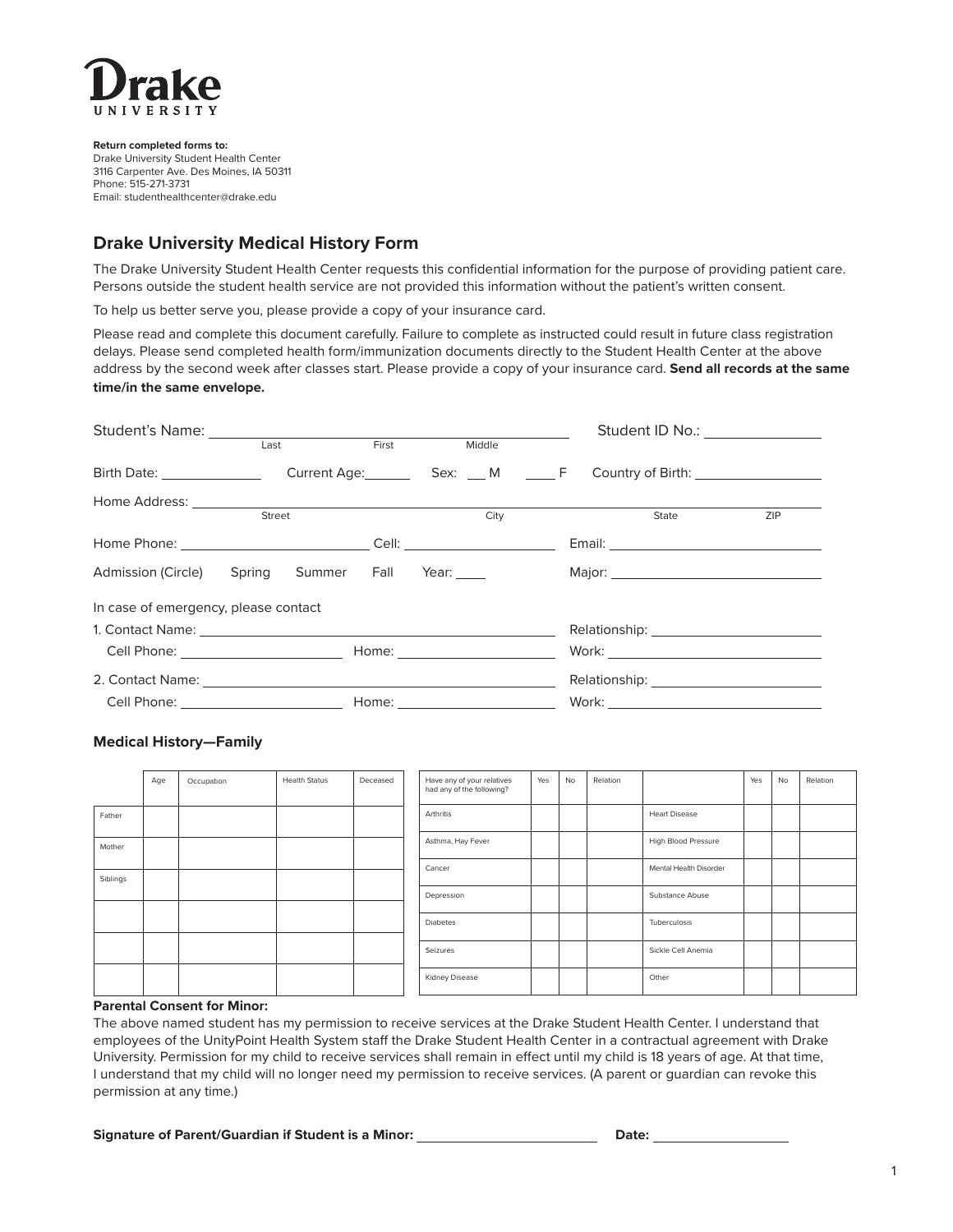| Have you had or do<br>you currently have: | Yes | <b>No</b> |                               | Yes | <b>No</b> |                                      | Yes | <b>No</b> |                             | Yes | <b>No</b> |
|-------------------------------------------|-----|-----------|-------------------------------|-----|-----------|--------------------------------------|-----|-----------|-----------------------------|-----|-----------|
| ADD/ADHD                                  |     |           | Drug/alcohol abuse            |     |           | Mononucleosis                        |     |           | Tuberculosis                |     |           |
| Anemia                                    |     |           | Ear/nose/throat<br>conditions |     |           | Mumps                                |     |           | Urinary tract<br>infections |     |           |
| Anxiety                                   |     |           | Eating disorder               |     |           | Pneumonia                            |     |           | Weakness: paralysis         |     |           |
| Asthma                                    |     |           | Eye conditions                |     |           | Recurrent<br>headaches/<br>migraines |     |           | Weight gain/loss            |     |           |
| Back pain                                 |     |           | Frequent indigestion          |     |           | Seizure disorder                     |     |           | Other conditions:           |     |           |
| Cancer                                    |     |           | Gallbladder disease           |     |           | Sexually transmitted<br>infection    |     |           |                             |     |           |
| Chest pain/pressure                       |     |           | Head injury/<br>concussion    |     |           | Shortness of breath                  |     |           |                             |     |           |
| Chicken pox                               |     |           | Heart murmur                  |     |           | Sickle cell trait                    |     |           |                             |     |           |
| Chronic cough                             |     |           | Heart palpitation             |     |           | <b>Sinusitis</b>                     |     |           | <b>Female students:</b>     |     |           |
| Depression                                |     |           | High/low blood<br>pressure    |     |           | Sleeping difficulty                  |     |           | Irregular periods           |     |           |
| <b>Diabetes</b>                           |     |           | Jaundice/Hepatitis            |     |           | Stomach/intestinal/<br>ulcer issues  |     |           | Pregnancy                   |     |           |
| Dizziness/fainting                        |     |           | Joint injury                  |     |           | Thyroid disorder                     |     |           | Severe cramps               |     |           |

# **Medical History—Personal:** Please check if you have or have had any of the following:

Please explain any "yes" answers in the Personal Medical History:

|                                                                                                                                 | Yes | <b>No</b> | Comments                                                                                                                    |
|---------------------------------------------------------------------------------------------------------------------------------|-----|-----------|-----------------------------------------------------------------------------------------------------------------------------|
| Have you had any illness/injury or surgery which<br>required hospitalization?                                                   |     |           |                                                                                                                             |
| At any time, have any of your activities been restricted due<br>to illness, injury, etc.? Please explain if yes.                |     |           |                                                                                                                             |
| Have you ever experienced any personal or emotional<br>difficulties that required professional attention or<br>hospitalization? |     |           | If you would like more information about mental health services you may<br>contact Drake Counseling Center at 515-271-3864. |

Please list any medications you are currently taking:

Please list any allergies and **reactions** to include medications, food, and environmental: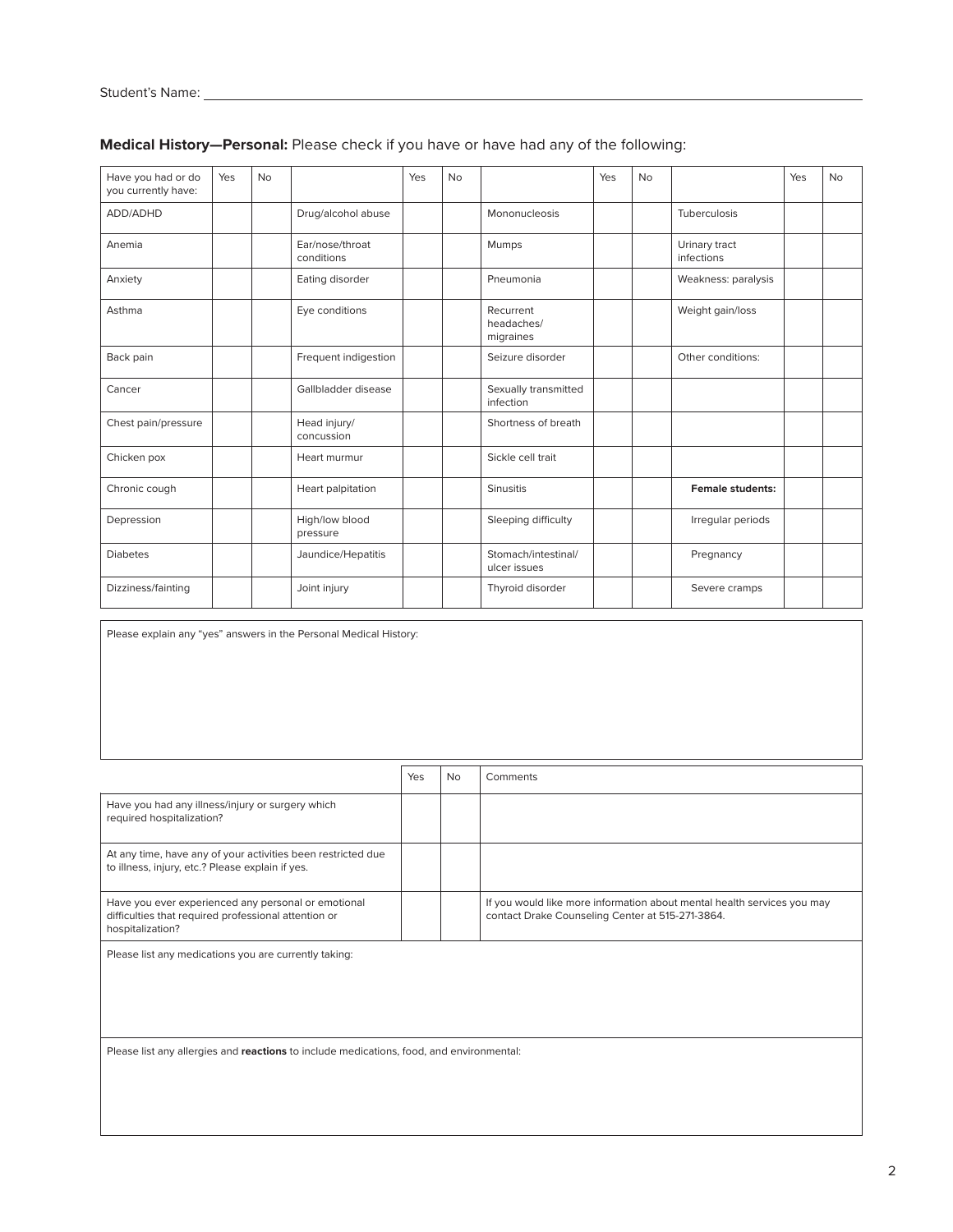### **Drake University Student Health Immunization History**

Obtain copies of your immunization records and attach to this form.

Examples of acceptable documents include:

- Copies of physician office or health department immunization records
- Copies of high school or previous college immunization records

(Please fill in the dates below.)

Student Name: DOB:

### **Required immunizations**

MMR (Measles, Mumps, Rubella) – 2 DOSES REQUIRED:

Proof of immunity to MMR is a requirement for registration for classes. This requirement is fulfilled if you meet one of the following criteria:

• birth date before 1957

• **or** received two doses of MMR vaccine

(provide both dates)

1:  $\frac{1}{\sqrt{2}}$  /  $\frac{2}{\sqrt{2}}$  2:  $\frac{1}{\sqrt{2}}$  /  $\frac{1}{\sqrt{2}}$ \*\*second dose must be at least 28 days after first dose.\*\*

• **or** received two doses of Measles, Mumps, Rubella vaccine (provide both dates)

| Measles 1: |  |  |  |  |  |
|------------|--|--|--|--|--|
| Mumps 1:   |  |  |  |  |  |
| Rubella    |  |  |  |  |  |

• **or** provide to Student Health Services copies of original lab reports of MMR titers that verify immunity to these diseases

#### **Recommended Immunizations (but not required)**

Tetanus/Diptheria/Pertussis (TDAP):

Booster (within past 10 years):

Varicella: (birth in the U.S. before 1980, a history of chicken pox, a positive varicella antibody, or two doses of vaccine meets requirement)

History of the disease: \_\_\_\_\_\_ Yes \_\_\_\_\_\_ No

Immunization: Dose 1: Dose 2:

Hepatitis B Series:

Dose 1: \_\_\_\_\_ Dose 2: \_\_\_\_\_ Dose 3: \_\_\_\_\_

Hepatitis A Series:

Dose 1: Dose 2:

Gardisal (HPV vaccine):

Dose 1: \_\_\_\_\_\_ Dose 2: \_\_\_\_\_\_ Dose 3: \_\_\_\_\_

## **Strongly Recommended if Living on Campus**

#### Meningitis (Menactra):

Meningitis is an infection of the fluid surrounding the brain and spinal cord that is caused by a virus or bacteria. Bacterial meningitis can be severe and cause organ damage and death. **The Meningitis vaccine is recommended for college freshmen living in residence halls.**

To make an informed decision about receiving the vaccine it is important to read the information provided at the following websites:

www.cdc.gov/vaccines/hcp/vis/vis-statements/mening. html

or

www.acha.org/topics/meningitis.cfm

Dose 1:

Dose 2: \_\_\_\_ (if Dose 1 was given before age 16)

If you have **not** received the meningitis vaccine you may sign a waiver: I am 18 years of age or older or the parent of a minor child. Drake University has provided me information explaining the risks of meningococcal disease and I am aware of the effectiveness and availability of the vaccine. I do not choose to get the meningococcal vaccine at this time.

Signature of student or parent/guardian

**D**ate

**To validate this form, have it signed and dated by your health care provider or authorized immunization official or provide a copy of your immunization record.**

| <b>Name of Health Care Provider:</b> | Signature:             |
|--------------------------------------|------------------------|
| <b>Address:</b>                      | Date (month/day/year): |